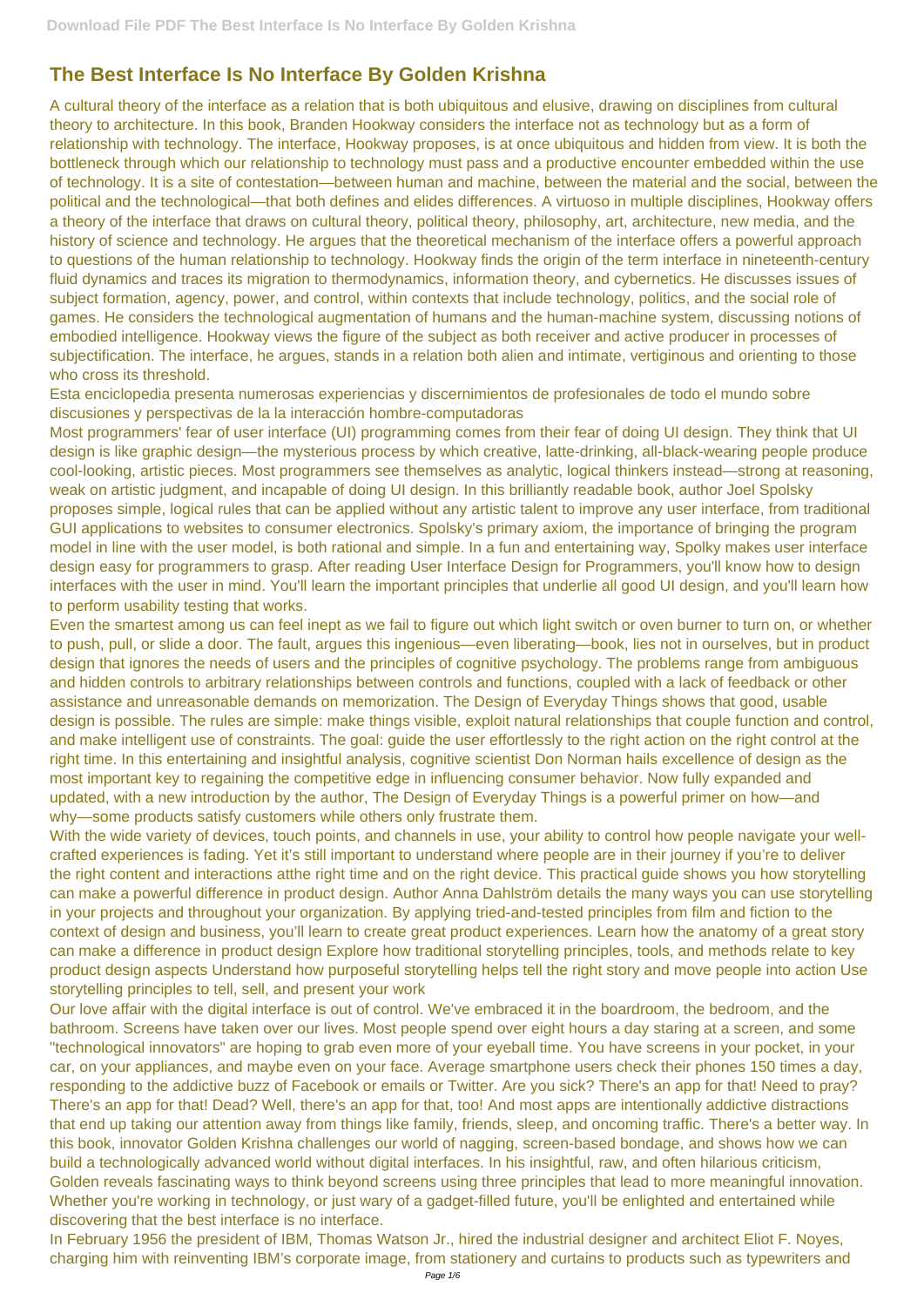computers and to laboratory and administration buildings. What followed—a story told in full for the first time in John Harwood's The Interface—remade IBM in a way that would also transform the relationships between design, computer science, and corporate culture. IBM's program assembled a cast of leading figures in American design: Noyes, Charles Eames, Paul Rand, George Nelson, and Edgar Kaufmann Jr. The Interface offers a detailed account of the key role these designers played in shaping both the computer and the multinational corporation. Harwood describes a surprising inverse effect: the influence of computer and corporation on the theory and practice of design. Here we see how, in the period stretching from the "invention" of the computer during World War II to the appearance of the personal computer in the mid-1970s, disciplines once well outside the realm of architectural design—information and management theory, cybernetics, ergonomics, computer science—became integral aspects of design. As the first critical history of the industrial design of the computer, of Eliot Noyes's career, and of some of the most important work of the Office of Charles and Ray Eames, The Interface supplies a crucial chapter in the story of architecture and design in postwar America—and an invaluable perspective on the computer and corporate cultures of today.

Who am I? This question has defied answer since time immemorial! World famous psychologists and scientists have tried to find an answer to this question without success. In fact, you know me very well. You meet me daily, live with me, work with me, work for me, supervise me, make me work for you; and my mistakes cause disasters, in which you and I perish! You meet me as a father, mother, brother, sister, husband, wife, friend, lover, employer, employee... the list is endless. No venture or activity can ever be accomplished without me. You need me. You cannot get anything done without me. It is I with whom you want a relationship; who creates the greatest love story or heartbreak; makes any undertaking a success or a failure; is the single largest cost item in any company's balance sheet; and matters the most in any activity. Yet, I am least understood and cared! Your inability to understand me leads to most of the organizational and interpersonal problems, even accidents and disasters, in the world today. Disasters, in relationships - between families, friends, colleagues and lovers; in work-place interactions leading to organizational conflicts; in development or implementation of policies, procedures or processes I cannot be relied upon to follow, leading to accidents; these result from your inability to understand me. I cannot be managed or controlled. I can only be led, motivated, mentored and developed. Love me, or hate me, you cannot live without me! You got me and the sooner you understand me, the better will it be for both of us! I am a human, and this... is my story.

Many designers enjoy the interfaces seen in science fiction films and television shows. Freed from the rigorous constraints of designing for real users, sci-fi production designers develop blue-sky interfaces that are inspiring, humorous, and even instructive. By carefully studying these "outsider" user interfaces, designers can derive lessons that make their real-world designs more cutting edge and successful.

New York Times Bestseller Over 2.5 million copies sold For David Goggins, childhood was a nightmare - poverty, prejudice, and physical abuse colored his days and haunted his nights. But through self-discipline, mental toughness, and hard work, Goggins transformed himself from a depressed, overweight young man with no future into a U.S. Armed Forces icon and one of the world's top endurance athletes. The only man in history to complete elite training as a Navy SEAL, Army Ranger, and Air Force Tactical Air Controller, he went on to set records in numerous endurance events, inspiring Outside magazine to name him The Fittest (Real) Man in America. In this curse-word-free edition of Can't Hurt Me, he shares his astonishing life story and reveals that most of us tap into only 40% of our capabilities. Goggins calls this The 40% Rule, and his story illuminates a path that anyone can follow to push past pain, demolish fear, and reach their full potential.

While many companies ponder implementation details such as distributed processing engines and algorithms for data analysis, this practical book takes a much wider view of big data development, starting with initial planning and moving diligently toward execution. Authors Ted Malaska and Jonathan Seidman guide you through the major components necessary to start, architect, and develop successful big data projects. Everyone from CIOs and COOs to lead architects and developers will explore a variety of big data architectures and applications, from massive data pipelines to web-scale applications. Each chapter addresses a piece of the software development life cycle and identifies patterns to maximize long-term success throughout the life of your project. Start the planning process by considering the key data project types Use guidelines to evaluate and select data management solutions Reduce risk related to technology, your team, and vague requirements Explore system interface design using APIs, REST, and pub/sub systems Choose the right distributed storage system for your big data system Plan and implement metadata collections for your data architecture Use data pipelines to ensure data integrity from source to final storage Evaluate the attributes of various engines for processing the data you collect

Thoroughly rewritten for today's web environment, this bestselling book offers a fresh look at a fundamental topic of web site development: navigation design. Amid all the changes to the Web in the past decade, and all the hype about Web 2.0 and various "rich" interactive technologies, the basic problems of creating a good web navigation system remain. Designing Web Navigation demonstrates that good navigation is not about technology-it's about the ways people find information, and how you guide them. Ideal for beginning to intermediate web designers, managers, other non-designers, and web development pros looking for another perspective, Designing Web Navigation offers basic design principles, development techniques and practical advice, with realworld examples and essential concepts seamlessly folded in. How does your web site serve your business objectives? How does it meet a user's needs? You'll learn that navigation design touches most other aspects of web site development. This book: Provides the foundations of web navigation and offers a framework for navigation design Paints a broad picture of web navigation and basic human information behavior Demonstrates how navigation reflects brand and affects site credibility Helps you understand the problem you're trying to solve before you set out to design Thoroughly reviews the mechanisms and different types of navigation Explores "information scent" and "information shape" Explains "persuasive" architecture and other design concepts Covers special contexts, such as navigation design for web applications Includes an entire chapter on tagging While Designing Web Navigation focuses on creating navigation systems for large, information-rich sites serving a business purpose, the principles and techniques in the book also apply to small sites. Well researched and cited, this book serves as an excellent reference on the topic, as well as a superb teaching guide. Each chapter ends with suggested reading and a set of questions that offer exercises for experiencing the concepts in action. Page 2/6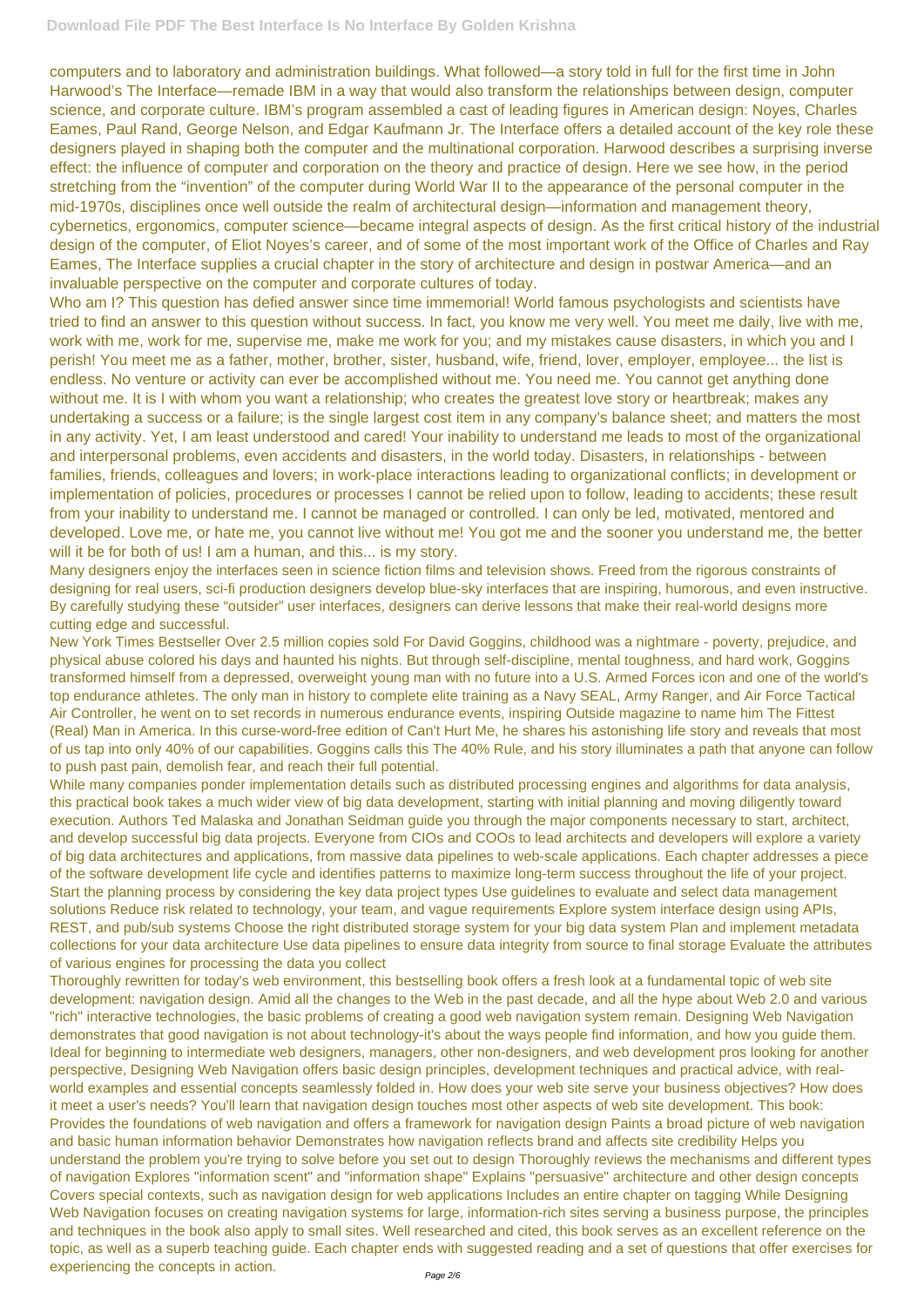## The Best Interface is No InterfaceThe Simple Path to Brilliant TechnologyPearson Education

The Linux Programming Interface (TLPI) is the definitive guide to the Linux and UNIX programming interface—the interface employed by nearly every application that runs on a Linux or UNIX system. In this authoritative work, Linux programming expert Michael Kerrisk provides detailed descriptions of the system calls and library functions that you need in order to master the craft of system programming, and accompanies his explanations with clear, complete example programs. You'll find descriptions of over 500 system calls and library functions, and more than 200 example programs, 88 tables, and 115 diagrams. You'll learn how to: –Read and write files efficiently –Use signals, clocks, and timers –Create processes and execute programs –Write secure programs –Write multithreaded programs using POSIX threads –Build and use shared libraries –Perform interprocess communication using pipes, message queues, shared memory, and semaphores –Write network applications with the sockets API While The Linux Programming Interface covers a wealth of Linux-specific features, including epoll, inotify, and the /proc file system, its emphasis on UNIX standards (POSIX.1-2001/SUSv3 and POSIX.1-2008/SUSv4) makes it equally valuable to programmers working on other UNIX platforms. The Linux Programming Interface is the most comprehensive single-volume work on the Linux and UNIX programming interface, and a book that's destined to become a new classic.

Interfaces are back, or perhaps they never left. The familiar Socratic conceit from the Phaedrus, of communication as the process of writing directly on the soul of the other, has returned to center stage in today's discussions of culture and media. Indeed Western thought has long construed media as a grand choice between two kinds of interfaces. Following the optimistic path, media seamlessly interface self and other in a transparent and immediate connection. But, following the pessimistic path, media are the obstacles to direct communion, disintegrating self and other into misunderstanding and contradiction. In other words, media interfaces are either clear or complicated, either beautiful or deceptive, either already known or endlessly interpretable. Recognizing the limits of either path, Galloway charts an alternative course by considering the interface as an autonomous zone of aesthetic activity, guided by its own logic and its own ends: the interface effect. Rather than praising user-friendly interfaces that work well, or castigating those that work poorly, this book considers the unworkable nature of all interfaces, from windows and doors to screens and keyboards. Considered allegorically, such thresholds do not so much tell the story of their own operations but beckon outward into the realm of social and political life, and in so doing ask a question to which the political interpretation of interfaces is the only coherent answer. Grounded in philosophy and cultural theory and driven by close readings of video games, software, television, painting, and other images, Galloway seeks to explain the logic of digital culture through an analysis of its most emblematic and ubiquitous manifestation – the interface.

A catalog of solutions to commonly occurring design problems, presenting 23 patterns that allow designers to create flexible and reusable designs for object-oriented software. Describes the circumstances in which each pattern is applicable, and discusses the consequences and trade-offs of using the pattern within a larger design. Patterns are compiled from real systems, and include code for implementation in object-oriented programming languages like C++ and Smalltalk. Includes a bibliography. Annotation copyright by Book News, Inc., Portland, OR

\* Our summary is short, simple and pragmatic. It allows you to have the essential ideas of a big book in less than 30 minutes. By reading this summary, you will discover why it is fundamental to rethink your relationship to screens and interfaces in the development of innovative technologies. You will also discover : why we have developed a conflicting relationship with technology; what is an interface and what is the difference between UI and UX ; that innovation does not necessarily mean developing an interface; how it is possible to think about technology more simply; how to put computers at our service rather than using them; what are the challenges for better technological innovation. To meet our new needs, we have seen a huge number of mobile applications and screen-based technologies flourish. These interfaces between the user and his or her daily needs give technology an increasingly important place in our lives. Instead of saving us time, it becomes invasive and requires us to spend more and more time interacting with an interface. Yet we have the means to think about more intuitive innovations that do not require an interface to work. To do this, we need to become aware of our relationship with technology in order to refocus on the reality of needs. What is a good innovation? New technologies can lead us to better manage our time, and even save lives, without asking us to spend even more time in front of a screen. What if the best interface is no interface at all? \*Buy now the summary of this book for the modest price of a cup of coffee!

Cognetics and the locus of attention - Meanings, modes, monotony, and myths - Quantification - Unification - Navigation and other aspects of humane interfaces - Interface issues outside the user interface.

Effective interface animation deftly combines form and function to improve feedback, aid in orientation, direct attention, show causality, and express your brand's personality. Designing Interface Animation shows you how to create web animation that balances purpose and style while blending seamlessly into the user's experience. This book is a crash course in motion design theory and practice for web designers, UX professionals, and front-end developers alike. Master the Shiny web framework—and take your R skills to a whole new level. By letting you move beyond static reports, Shiny helps you create fully interactive web apps for data analyses. Users will be able to jump between datasets, explore different subsets or facets of the data, run models with parameter values of their choosing, customize visualizations, and much more. Hadley Wickham from RStudio shows data scientists, data analysts, statisticians, and scientific researchers with no knowledge of HTML, CSS, or JavaScript how to create rich web apps from R. This in-depth guide provides a learning path that you can follow with confidence, as you go from a Shiny beginner to an expert developer who can write large, complex apps that are maintainable and performant. Get started: Discover how the major pieces of a Shiny app fit together Put Shiny in action: Explore Shiny functionality with a focus on code samples, example apps, and useful techniques Master reactivity: Go deep into the theory and practice of reactive programming and examine reactive graph components Apply best practices: Examine useful techniques for making your Shiny apps work well in production An examination of telepresence technologies through the lens of contemporary artistic experiments, from early video art through current "drone vision" works. "Telepresence" allows us to feel present—through vision, hearing, and even touch—at a remote location by means of real-time communication technology. Networked devices such as video cameras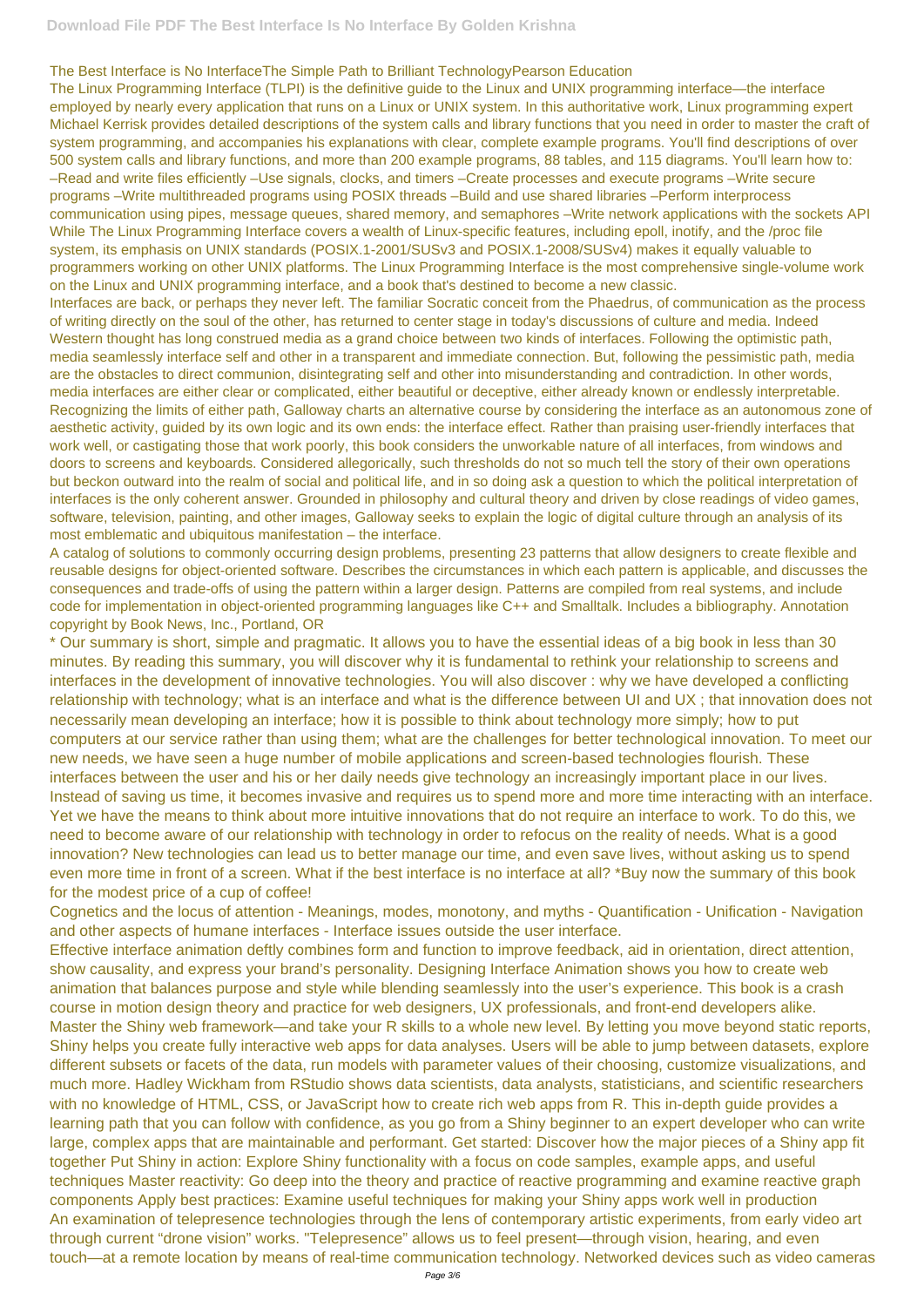## **Download File PDF The Best Interface Is No Interface By Golden Krishna**

and telerobots extend our corporeal agency into distant spaces. In Here/There, Kris Paulsen examines telepresence technologies through the lens of contemporary artistic experiments, from early video art through current "drone vision" works. Paulsen traces an arc of increasing interactivity, as video screens became spaces for communication and physical, tactile intervention. She explores the work of artists who took up these technological tools and questioned the aesthetic, social, and ethical stakes of media that allow us to manipulate and affect far-off environments and other people—to touch, metaphorically and literally, those who cannot touch us back. Paulsen examines 1970s video artworks by Vito Acconci and Joan Jonas, live satellite performance projects by Kit Galloway and Sherrie Rabinowitz, and CCTV installations by Chris Burden. These early works, she argues, can help us make sense of the expansion of our senses by technologies that privilege real time over real space and model strategies for engagement and interaction with mediated others. They establish a political, aesthetic, and technological history for later works using cable TV infrastructures and the World Wide Web, including telerobotic works by Ken Goldberg and Wafaa Bilal and artworks about military drones by Trevor Paglen, Omar Fast, Hito Steyerl, and others. These works become a meeting place for here and there. When Tom Faraday joined internationally renowned CERUS Biotech, he thought he'd landed his dream job. A chance to work with their famous CEO, William Bern, perhaps to change the world.But Tom has found himself in an organisation in crisis. The company bet the house on a radical biotech project, only to be blocked by a government with reasons of its own. Now CERUS is running on vapour and the corporate vultures are gathering. Bern isn't one to go down without a fight. He's turned things around before, and he has a plan to do it again.The problem is, twenty-five years ago CERUS made a similar mistake. And if history is repeating itself, Tom might be the only one who can stop it. In offices, colleges, and living rooms across the globe, learners of all ages are logging into virtual laboratories, online classrooms, and 3D worlds. Kids from kindergarten to high school are honing math and literacy skills on their phones and iPads. If that weren't enough, people worldwide are aggregating internet services (from social networks to media content) to learn from each other in "Personal Learning Environments." Strange as it sounds, the future of education is now as much in the hands of digital designers and programmers as it is in the hands of teachers. And yet, as interface designers, how much do we really know about how people learn? How does interface design actually impact learning? And how do we design environments that support both the cognitive and emotional sides of learning experiences? The answers have been hidden away in the research on education, psychology, and human computer interaction, until now. Packed with over 100 evidence-based strategies, in this book you'll learn how to: Design educational games, apps, and multimedia interfaces in ways that enhance learning Support creativity, problem-solving, and collaboration through interface design Design effective visual layouts, navigation, and multimedia for online and mobile learning Improve educational outcomes through interface design.

Written by the author of the best-selling HyperText & HyperMedia, this book is an excellent guide to the methods of usability engineering. The book provides the tools needed to avoid usability surprises and improve product quality. Step-by-step information on which method to use at various stages during the development lifecycle are included, along with detailed information on how to

As technology has rapidly advanced, so too has the way we use and interact with it. Gone are the days of flat black backgrounds dotted with blocky green text; now, users expect a massive range of colors, layouts, and fonts to be used to entertain and assist them in their daily lives. GUI Design assembles the best of recent graphic user interface for a collection that provides practical encouragement for those new to the world as well as inspiration for experienced designers. The book gathers Twitters Vine video creation app for Windows phones, the vulgar-yetamusing Authentic Weather app, an application designed to help tourists follow the physical and ideological path of the Iron Curtain, and more to showcase programs that balance information flow with user experiences and highlight the creativity, inspiration, and expressive techniques used in their design. The projects within demonstrate the increasingly significant role of user interfaces in both design and our everyday lives in the modern world.

User interface design is a challenging, multi-disciplinary activity that requires understanding a wide range of concepts and techniques that are often subjective and even conflicting. Imagine how much it would help if there were a single perspective that you could use to simplify these complex issues down to a small set of objective principles. In UI is Communication, Everett McKay explains how to design intuitive user interfaces by focusing on effective human communication. A user interface is ultimately a conversation between users and technology. Well-designed user interfaces use the language of UI to communicate to users efficiently and naturally. They also recognize that there is an emotional human being at the other end of the interaction, so good user interfaces strive to make an emotional connection. Applying what you learn from UI is Communication will remove much of the mystic, subjectiveness, and complexity from user interface design, and help you make better design decisions with confidence. It's the perfect introduction to user interface design. Approachable, practical communication-based guide to interaction and visual design that you can immediately apply to projects to make solid design decisions quickly and confidently Includes design

makeovers so you can see the concepts in practice with real examples Communication-based design process ties everything from interaction to visual design together

While the REST design philosophy has captured the imagination of web and enterprise developers alike, using this approach to develop real web services is no picnic. This cookbook includes more than 100 recipes to help you take advantage of REST, HTTP, and the infrastructure of the Web. You'll learn ways to design RESTful web services for client and server applications that meet performance, scalability, reliability, and security goals, no matter what programming language and development framework you use. Each recipe includes one or two problem statements, with easy-to-follow, step-by-step instructions for solving them, as well as examples using HTTP requests and responses, and XML, JSON, and Atom snippets. You'll also get implementation guidelines, and a discussion of the pros, cons, and trade-offs that come with each solution. Learn how to design resources to meet various application scenarios Successfully design representations and URIs Implement the hypertext constraint using links and link headers Understand when and how to use Atom and AtomPub Know what and what not to do to support caching Learn how to implement concurrency control Deal with advanced use cases involving copying, merging, transactions, batch processing, and partial updates Secure web services and support OAuth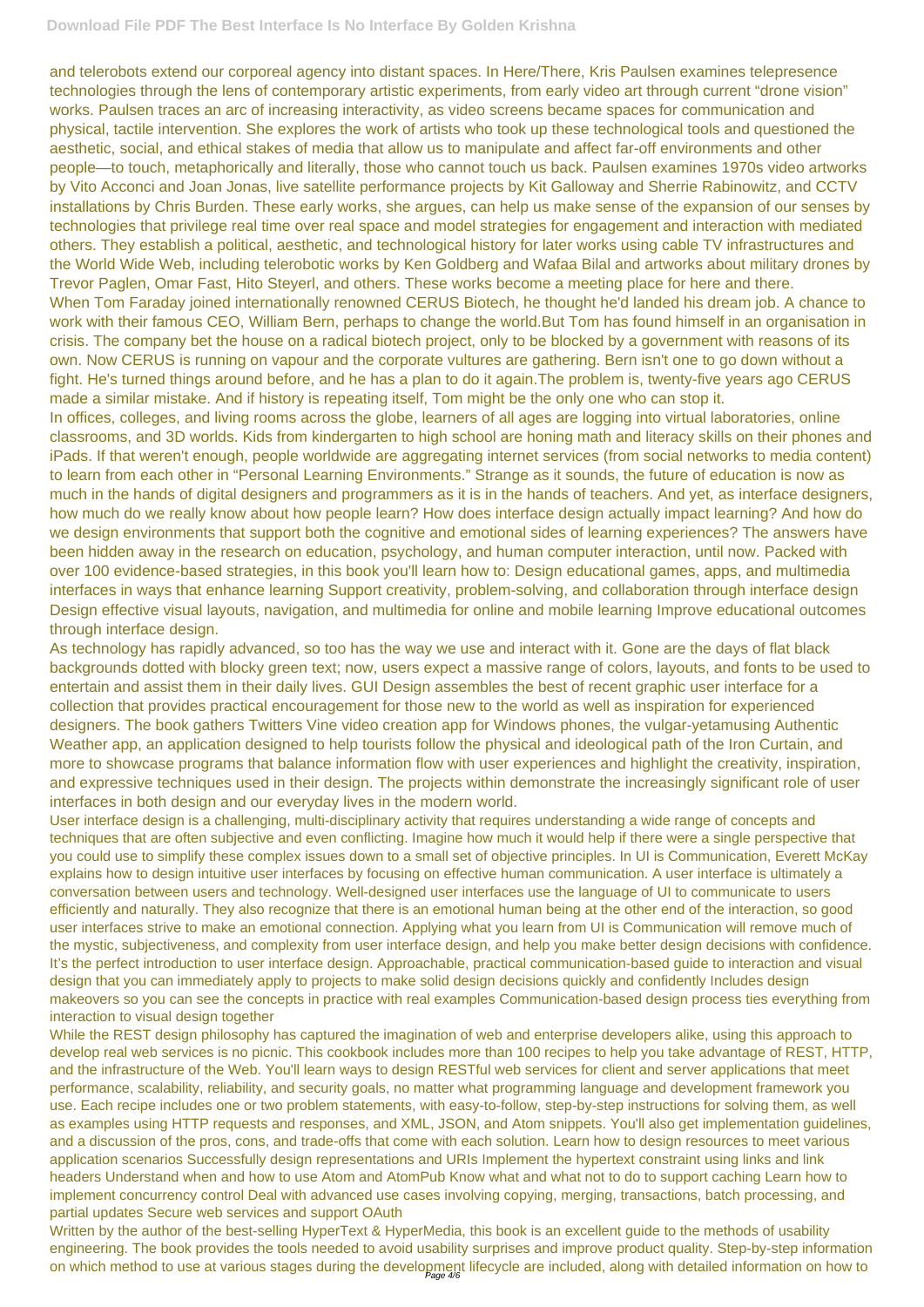run a usability test and the unique issues relating to international usability. \* Emphasizes cost-effective methods that developers can implement immediately \* Instructs readers about which methods to use when, throughout the development lifecycle, which ultimately helps in cost-benefit analysis. \* Shows readers how to avoid the four most frequently listed reasons for delay in software projects. \* Includes detailed information on how to run a usability test. \* Covers unique issues of international usability. \* Features an extensive bibliography allowing readers to find additional information. \* Written by an internationally renowned expert in the field and the author of the best-selling HyperText & HyperMedia.

Tog on Software Design discusses the evolution computers will undergo in the coming decade and the impact these changes will have on society as a whole. You'll find essays on topics from quality management to the meaning of standards, to corporate structure and cooperation, interspersed with responses to queries supplied by designers and developers. These essays will furnish industry managers, programmers, and designers with a blueprint for success in the coming decade. Discussion of issues surrounding home, school, and business will give computer enthusiasts a fascinating view of how their lives will soon be transformed.

#### · The Goal· The Form· The Behavior· The Interaction· The Cast· The Gizmos

Our love affair with the digital interface is out of control. We've embraced it in the boardroom, the bedroom, and the bathroom. Screens have taken over our lives. Most people spend over eight hours a day staring at a screen, and some "technological innovators" are hoping to grab even more of your eyeball time. You have screens in your pocket, in your car, on your appliances, and maybe even on your face. Average smartphone users check their phones 150 times a day, responding to the addictive buzz of Facebook or emails or Twitter. Are you sick? There's an app for that! Need to pray? There's an app for that! Dead? Well, there's an app for that, too! And most apps are intentionally addictive distractions that end up taking our attention away from things like family, friends, sleep, and oncoming traffic. There's a better way. In this book, innovator Golden Krishna challenges our world of nagging, screen-based bondage, and shows how we can build a technologically advanced world without digital interfaces. In his insightful, raw, and often hilarious criticism, Golden reveals fascinating ways to think beyond screens using three principles that lead to more meaningful innovation. Whether you're working in technology, or just wary of a gadget-filled future, you'll be enlighted and entertained while discovering that the best interface is no interface.

Provides information on designing easy-to-use interfaces.

The truly world-wide reach of the Web has brought with it a new realisation of the enormous importance of usability and user interface design. In the last ten years, much has become understood about what works in search interfaces from a usability perspective, and what does not. Researchers and practitioners have developed a wide range of innovative interface ideas, but only the most broadly acceptable make their way into major web search engines. This book summarizes these developments, presenting the state of the art of search interface design, both in academic research and in deployment in commercial systems. Many books describe the algorithms behind search engines and information retrieval systems, but the unique focus of this book is specifically on the user interface. It will be welcomed by industry professionals who design systems that use search interfaces as well as graduate students and academic researchers who investigate information systems.

Bridge the gap between business and design to improve thecustomer experience Businesses thrive when they can engage customers. And, whilemany companies understand that design is a powerful tool forengagement, they do not have the vocabulary, tools, and processesthat are required to enable design to make a difference.Experience Design bridges the gap between business anddesign, explaining how the quality of customer experience is thekey to unlocking greater engagement and higher customer lifetimevalue. The book teaches businesses how to think about design as aprocess, and how this process can be used to create a betterquality of experience across the entire customer journey. Experience Design also serves as a reference tool forboth designers and business leaders to help teams collaborate moreeffectively and to help keep focus on the quality of theexperiences that are put in front of customers. Explains how to use experience-centric design for bettercustomer engagement Offers a framework for thinking and talking about "experiencedesign," from a company and customer perspective Authors Patrick Newbery and Kevin Farnham are the ChiefStrategy Officer and CEO of Method respectively, anexperience design company that solves business challengesthrough design to create integrated brand, product, andservice experiences Improve the quality of the experiences customers have with yourcompany and watch engagement soar.

"In a time in which the ways we communicate and connect are constantly changing, and not always for the better, Sherry Turkle provides a much needed voice of caution and reason to help explain what the f\*\*\* is going on." —Aziz Ansari, author of Modern Romance Renowned media scholar Sherry Turkle investigates how a flight from conversation undermines our relationships, creativity, and productivity—and why reclaiming face-to-face conversation can help us regain lost ground. We live in a technological universe in which we are always communicating. And yet we have sacrificed conversation for mere connection. Preeminent author and researcher Sherry Turkle has been studying digital culture for over thirty years. Long an enthusiast for its possibilities, here she investigates a troubling consequence: at work, at home, in politics, and in love, we find ways around conversation, tempted by the possibilities of a text or an email in which we don't have to look, listen, or reveal ourselves. We develop a taste for what mere connection offers. The dinner table falls silent as children compete with phones for their parents' attention. Friends learn strategies to keep conversations going when only a few people are looking up from their phones. At work, we retreat to our screens although it is conversation at the water cooler that increases not only productivity but commitment to work. Online, we only want to share opinions that our followers will agree with – a politics that shies away from the real conflicts and solutions of the public square. The case for conversation begins with the necessary conversations of solitude and self-reflection. They are endangered: these days, always connected, we see loneliness as a problem that technology should solve. Afraid of being alone, we rely on other people to give us a sense of ourselves, and our capacity for empathy and relationship suffers. We see the costs of the flight from conversation everywhere: conversation is the cornerstone for democracy and in business it is good for the bottom line. In the private sphere, it builds empathy, friendship, love, learning, and productivity. But there is good news: we are resilient. Conversation cures. Based on five years of research and interviews in homes, schools, and the workplace, Turkle argues that we have come to a better understanding of where our technology can and cannot take us and that the time is right to reclaim conversation. The most human—and humanizing—thing that we do. The virtues of person-to-person conversation are timeless, and our most basic technology, talk, responds to our modern challenges. We have everything we need to start, we have each other. Turkle's latest book, The Empathy Diaries (3/2/21) is available now. Intelligent readers who want to build their own embedded computer systems-- installed in everything from cell phones to cars to handheld organizers to refrigerators-- will find this book to be the most in-depth, practical, and up-to-date guide on the market. Designing Embedded Hardware carefully steers between the practical and philosophical aspects, so developers can both create their own devices and gadgets and customize and extend off-the-shelf systems. There are hundreds of books to choose from if you need to learn programming, but only a few are available if you want to learn to create hardware. Designing Embedded Hardware provides software and hardware engineers with no prior experience in embedded systems with the necessary conceptual and design building blocks to understand the architectures of embedded